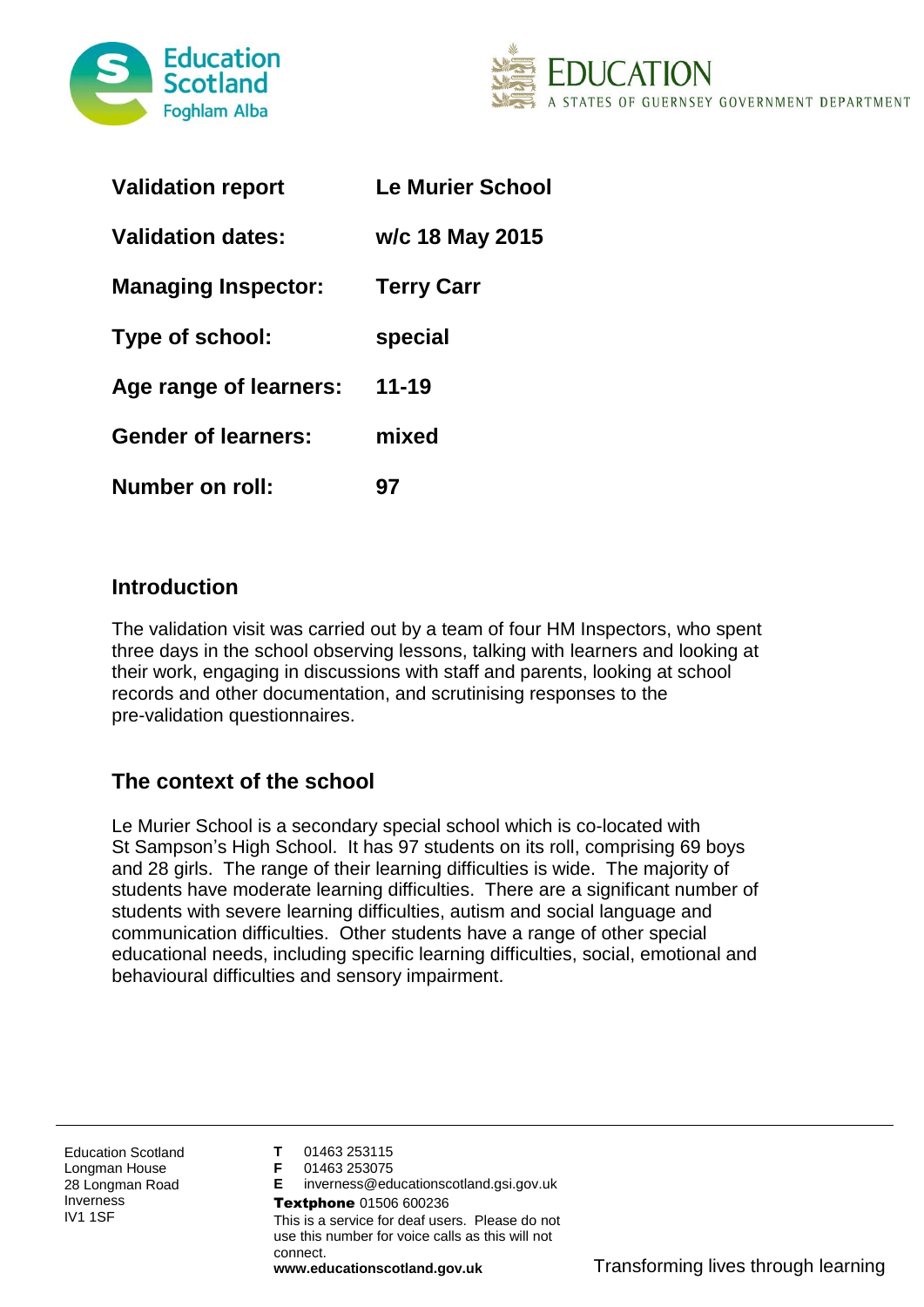### **How well do young people learn and achieve?**

### **Learners' experiences**

The quality of learners' experiences is good in Le Murier School. Most young people say that they like coming to school and enjoy learning, especially on residential trips and outings. Almost all say that they feel safe and well cared for in school. Most feel that they have an adult they can talk to if they are worried or unhappy about something.

In almost all lessons, young people are attentive and display good levels of concentration. They are engaged in learning and listen well to teachers and to each other. Young people relish opportunities to demonstrate their learning to others, often using interactive whiteboards and other information and communications technology (ICT) where appropriate. In some classes young people have opportunities to support each other by working collaboratively in pairs and small groups. Staff provide opportunities for young people to be independent in their learning. In the sensory and communication department, young people are able to move around the school independently and take responsibility for their own resources. Across the school, there is potential for young people to be more independent, to make more choices about their learning and to have a greater influence on learning.

Frequent planned activities and experiences beyond the classroom and in the community are a core part of young people's learning experiences. These include outdoor learning activities such as horticulture, sailing and canoeing. Young people in the school choir look forward to visiting the local senior citizens home to perform to the residents and demonstrate their talents.

A few young people in each year group are contributing to the school's work through their roles on the student council. Young people in this group feel that they have helped to improve the safety of their classmates by making the arrangements for boarding the school buses safer. There is scope for staff to review and extend how they involve young people in making decisions about the work of the school and seeking their views on learning and teaching approaches.

The majority of young people show that they understand their core skills targets. They can talk about how the targets help them improve and show a good understanding of what they need to do in order to achieve their targets. Young people are able to say how their targets have improved their organisational skills, timekeeping and ability to speak confidently to others.

#### **Improvements in performance**

In literacy, the majority of students make or exceed the expected progress. They understand how to listen, when to talk and show respect to their peers and to staff. At Years 7 and 8 young people wrote well structured, imaginative stories about a character's experience of the war which demonstrated a good knowledge of local history using appropriate vocabulary. Most young people can read simple familiar sentences and words and a few at Years 10 and 11 can read independently and with expression. In the sensory and communication department, young people are building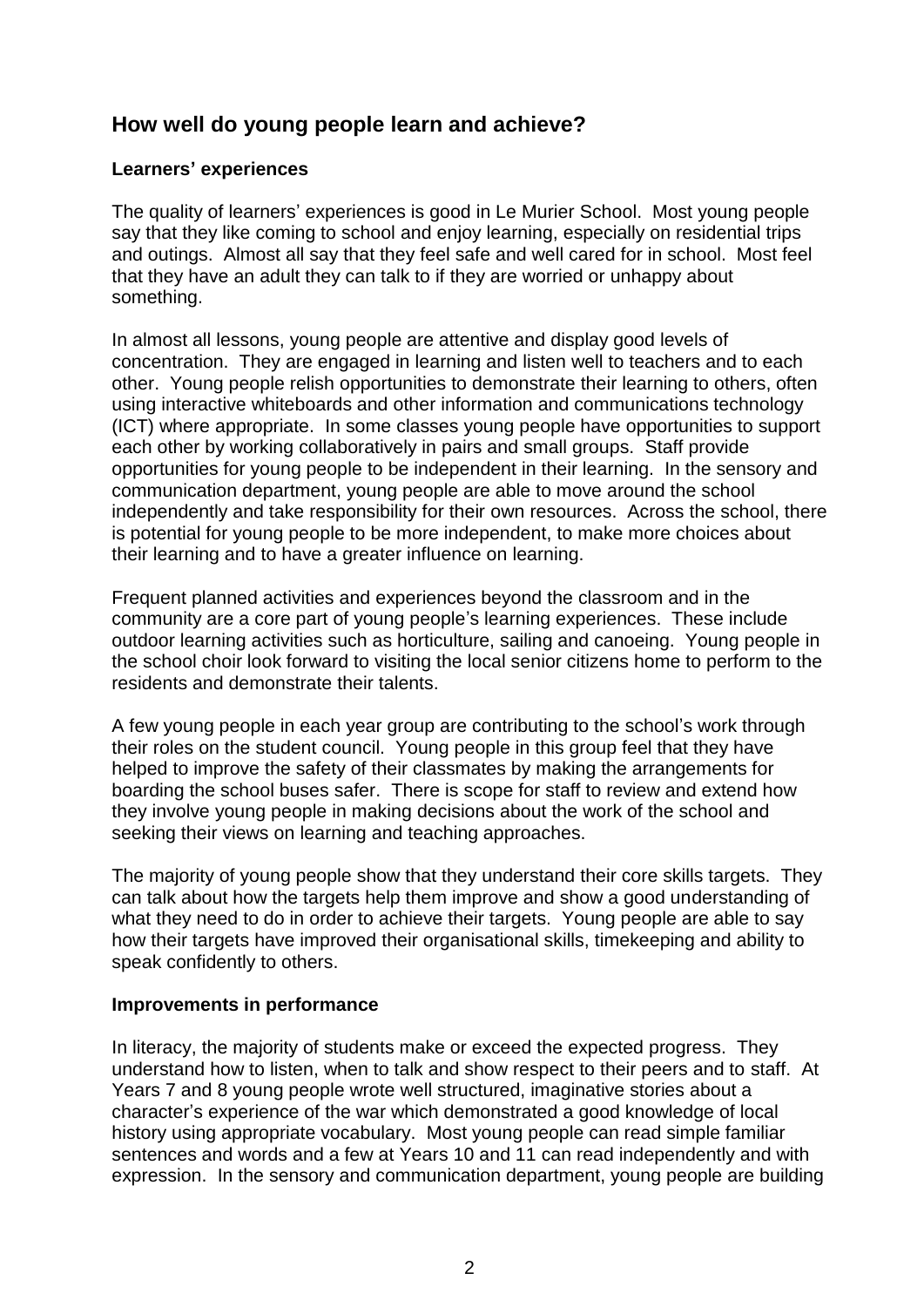their communication skills through vocalising choices and responses to questions, matching photos to symbols and words, using Signalong and communicators to start a conversation and answer questions.

In numeracy, most young people make or exceed expected progress. Fifty per cent of Year 11 students who took the Entry Level 3 Numeracy online test achieved a pass. Across the school, young people are developing well their understanding of money, number, time, shape, handling data and measurement. In Years 7 and 8, young people were able to work out time in five minute intervals. Young people can apply their numeracy skills in other areas of the curriculum; for example, when measuring angles in art when creating bunting. They are also able to apply skills in money and number in real life contexts such as shopping and working out amounts of ingredients in cooking. Young people at Key Stage 5 are using money in meaningful contexts by purchasing weekly shopping items and working out if the correct change has been given. In the sensory and communication department, young people are recognising coins and are able to use coins to make up specific amounts.

In health and wellbeing, young people are aware of different aspects of healthy living and learning to make informed choices. Where appropriate, young people benefit from physical education classes each week. They enjoy swimming in the shared pool. Young people are learning to cook a wide range of healthy meals. A few young people can apply their learning at home by cooking healthy meals for their families. Young people talk confidently about aspects of their learning in personal, social and health education. The 'Deciders' programme which is delivered by teachers along with the school nurse, is helping young people to develop resilience and a range of coping strategies.

In ICT, most young people make or exceed expected progress. All of the Year 11 students passed the Entry Level 3 ICT Foundation Skills examination. Years 7 to 11 students are developing skills in using tablets, laptops and desktop computers. They can log on to the Internet using WiFi. They use a range of generic software to write reports and flyers. Students can adjust the format of text in a document, use presentation software to communicate about an excursion and use spreadsheets to manipulate and display data. Across the school, students are developing the ability to use ICT to find things out and for personal entertainment. Senior students are able to upload files to the 'cloud' and download them on either of the platforms which they use.

The school is very successful in enabling students to move to college placements and gain qualifications in construction, engineering, catering and salon services.

The school recognises and celebrates the personal achievements of students at assemblies and by giving school certificates and awards. Examples include giving points and stars in Year 9 for good behaviour and demonstrating good study skills. Young people gain confidence as a result of the positive relationships with staff and by taking part in the wide range of learning experiences both in classes and through outdoor learning. All Years 7 and 8 students had a residential experience last year. Young people have been successful in developing skills in sailing, swimming and other sports activities. Their notable achievements have been accredited by Duke of Edinburgh awards. Commendably, 28 Years 10 and 11 students gained a Bronze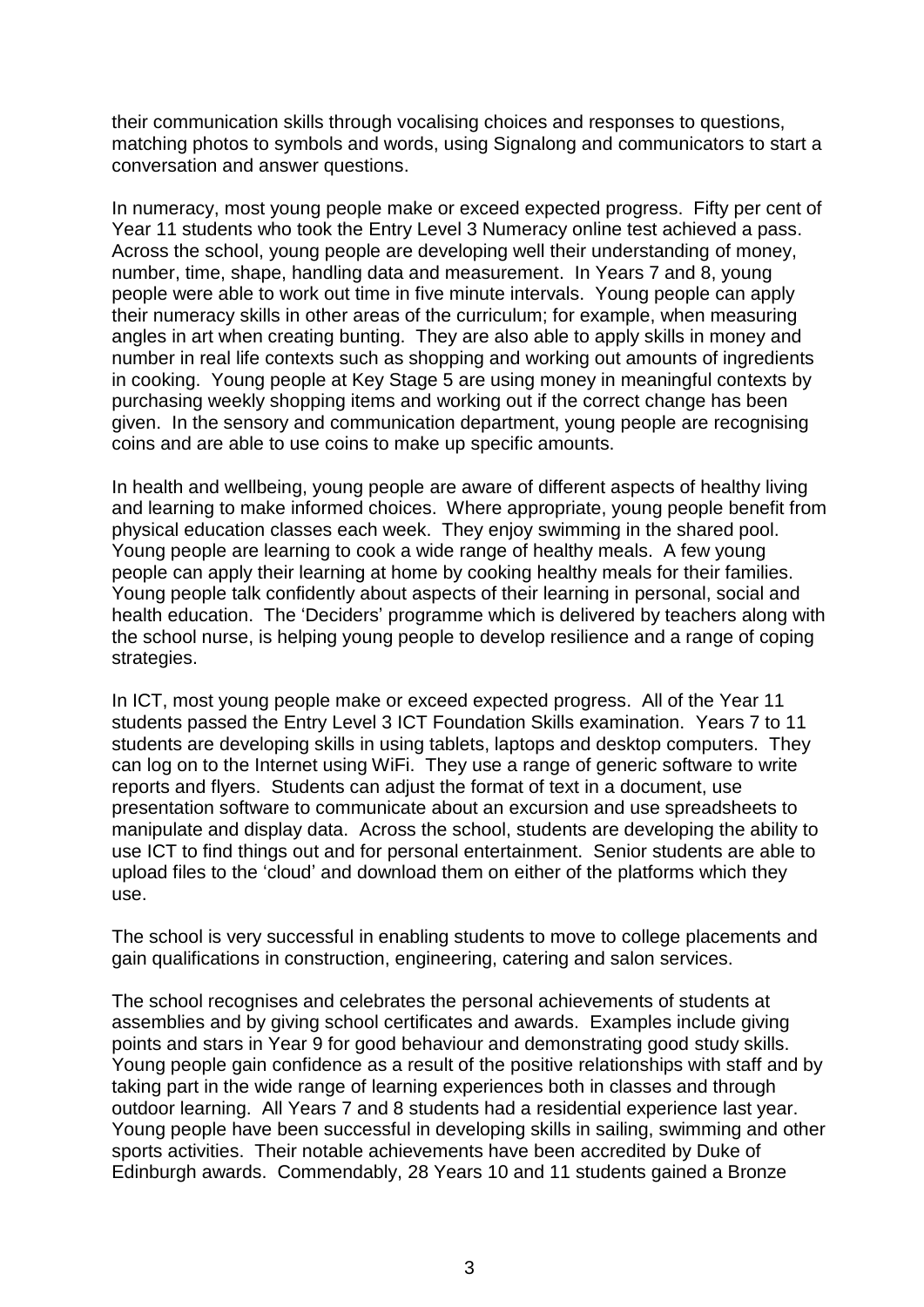award and 15 are working towards a silver award. Students demonstrate a sense of responsibility by raising money for charities. They have been successful in taking part in many work experience placements. The school does not provide sufficient opportunities for young people to gain external awards for their academic or wider achievements.

### **How well does the school support young people to develop and learn?**

### **Teaching for effective learning**

The quality of teaching throughout the school is good. In almost all classes, the learning climate is positive and staff create a calm, purposeful and supportive environment in which young people are happy and ready to learn. Staff use a range of teaching approaches well which result in enjoyable and motivating learning experiences. Worksheets are over used in a few lessons.

Staff have a very good knowledge of young people's strengths and additional support needs. They use this knowledge effectively to plan lessons and to respond to the needs of learners in the course of learning. Teachers and support staff show patience and encouragement in engaging young people with learning tasks. Most are sensitive and intuitive in responding to young people's needs and work hard to help them overcome any anxieties. In a minority of classes, teachers provide challenging questioning which enables young people to develop critical thinking skills about their learning. In a few lessons, learning lacks challenge and teachers are not addressing fully the learning needs and abilities of all learners.

In most lessons, learning is progressive and builds on previous activities. Teachers share learning intentions with students but this is not consistent across the school. In a few lessons, teachers use success criteria well to help staff and young people assess the learning that has taken place. In a minority of lessons, staff provide helpful feedback to encourage young people in their learning. This feedback supports young people know themselves better as learners.

Across the school, teachers use ICT well to support learning and help young people develop ICT skills. The effective use of ICT adds interest to lessons and motivates young people. Teachers often use a range of interactive software, as an introduction to a lesson or to reinforce learning. In the sensory and communication department staff make good use of ICT to help young people improve their communication skills with tablets and text talkers.

#### **Meeting learning needs**

Overall, staff meet the needs of most young people well. In the best examples, teachers encourage young people to take responsibility for their own learning, ask challenging questions and provide helpful individual feedback so that young people are clearer about what is expected of them. In most lessons across all stages, teachers provide careful and well-considered support for learners with more complex needs through a wide range of communication aids such as symbols, pictures and ICT. The pace of learning is suitable in most lessons through well-structured, timed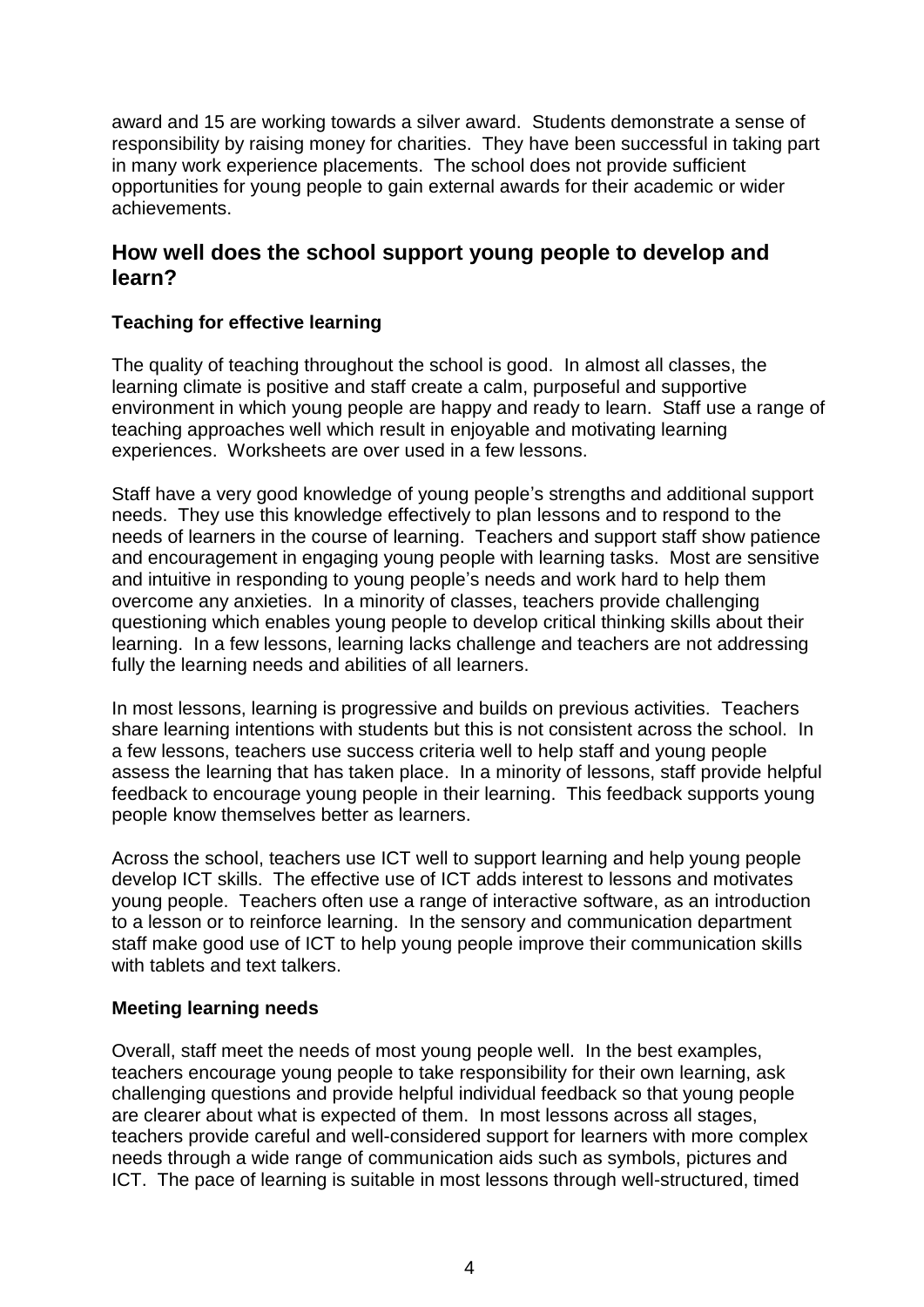tasks and the use of a suitable range of resources. Young people, particularly at the senior stages, are not consistently challenged appropriately in their learning and teachers' expectations of what they can achieve are sometimes too low.

The school manages the transition of young people well. At each transition, the school and partner agencies ensure that the learning and health needs of young people are identified and appropriate plans are put in place to support them. Staff make effective use of standardised tests to identify needs. The multi-disciplinary meetings with the school nurse, Children and Adolescent Mental Health Service (CAMHS), speech and language therapist, education psychologist and clinical psychologist provide a breadth of expertise which helps to identify needs and provide support for each individual young person. Partner services provide a wide range of effective support to staff and young people including helpful advice on communication aids, bespoke learning programmes such as sensory communication programmes, mobility programmes. All key partners are very keen to provide professional advice on the most appropriate targets for the young people whom they support and wish to move to a system where therapy targets are not separate.

The school encourages parents and young people to take part in the regular reviews of progress and takes account of their views. Staff review targets regularly with key partners, young people and parents. There is scope for further involvement of key partner agencies and parents more directly in setting appropriate targets for young people with individualised education plans (IEPs). The regular reviews of young people who may need specialist support is helping young people and their families to receive appropriate support when they need it. Students are not always aware of either their personal targets or what they need to do to improve in their learning. All young people with IEPs are making good or better progress towards targets.

#### **Curriculum**

The school has a clear rationale of preparing young people for life after school, by giving them the skills and experiences to prepare them for further education and work and by giving them skills to live fulfilling lives as independently as possible. Not all parents have a clear understanding of this rationale or how it is implemented in the life skills and work skills pathways. The curriculum policy statement specifies that there are collaborative learning opportunities with St Sampson's High School. These are not well developed.

The school staff has developed their own bespoke curriculum which takes account of the unique Guernsey context and the needs of the students. The curriculum in Key Stage 3 is delivered through a series of topics and through discrete lessons in numeracy, literacy, ICT and personal, social and health education (PSHE). The topics in the curriculum are adjusted each year by staff teams to take account of students' interests and topical issues such as the Liberation of Guernsey in 1945. All teachers link their lessons to the main themes at each stage to make learning coherent and joined up. This approach to planning learning helps students to make connections between lessons but presents a challenge to staff to ensure that learning is progressive in each curriculum area and that the whole curriculum has appropriate breadth. The literacy, numeracy and ICT outcomes are defined in well-conceived, progressive frameworks. These skills are consolidated and reinforced by embedding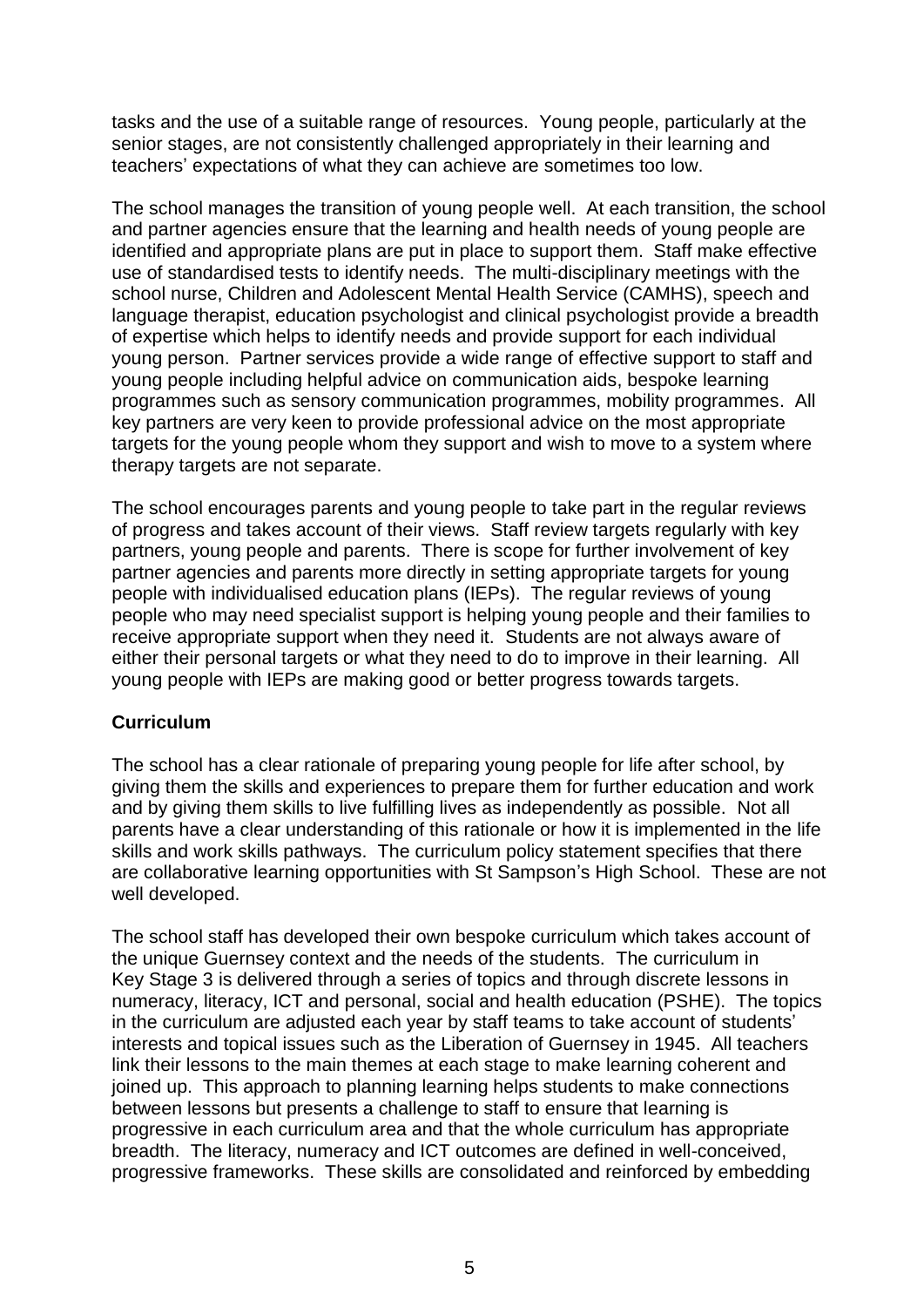them throughout the curriculum in the topic work. The school's speech and language therapist works closely with class teachers providing whole class therapy interventions such as 'Shape Coding' and advice on ways of communicating. Hearing and visual impairment services provide programmes of support for young people with a sensory impairment, including mobility training where appropriate, professional development training for staff and home visits to support parents.

The frequently planned activities and experiences that take place beyond the classroom and in the community are a core part of young people's learning experiences. These include outdoor learning activities such as horticulture, sailing and canoeing. Other structured opportunities such as the Duke of Edinburgh's Award and off-island residential experiences are key aspects of the curriculum. Links with local organisations and sports clubs, for example in fencing, sailing and mountaineering, ensure that opportunities for young people can be extended as appropriate into a wider range of activities beyond traditional competitive sports, such as cricket and hockey which are also available to pupils. Through learning in class and beyond the classroom the school aims to develop students' core skills. These outcomes are specified within the school's own skills framework. Some of these core skills are not clearly defined, have a limited range and lack rigour.

Young people prepare for life and work through opportunities to develop enterprising and creative skills. They have very good opportunities to take part in work experience locally in retail, catering, fire services, banks and construction. Years 10 and 11 students in the work skills pathway have one afternoon each week at the college on a link course. The options include City and Guilds construction, engineering and college based courses on catering and the performing arts. Salon services are also available. Students in construction, engineering and catering are taught in the same classes as students from St Sampson's High School.

Well planned transitions from Key Stage 2 to 3, and Key Stage 4 to 5 are strengths of the school. Young people joining the school from primary schools attend on a number of occasions and there are good opportunities for staff visits to the primary and secondary schools. The transition co-ordinator works closely with young people in Year 6 in the primary schools and prepares them well for moving to Le Murier School.

### **How well does the school improve the quality of its work?**

### **Improvement through self-evaluation**

Overall, school improvement through self-evaluation is satisfactory. The work of the school is monitored mainly by senior leaders visiting classes to observe lessons. These activities of the senior leadership team are carried out with a view to improving student achievement and enjoyment and sharing good practice. The school does not involve sufficiently young people, parents and the school's partners in evaluating the quality of its provision.

The programme of classroom visits is preceded by a paper to staff on the focus for these visits. The headteacher and other senior leaders monitor lessons with formal visits to each class and through more informal observations of lessons. Verbal feedback is provided to teachers and the results of each round of learning walks are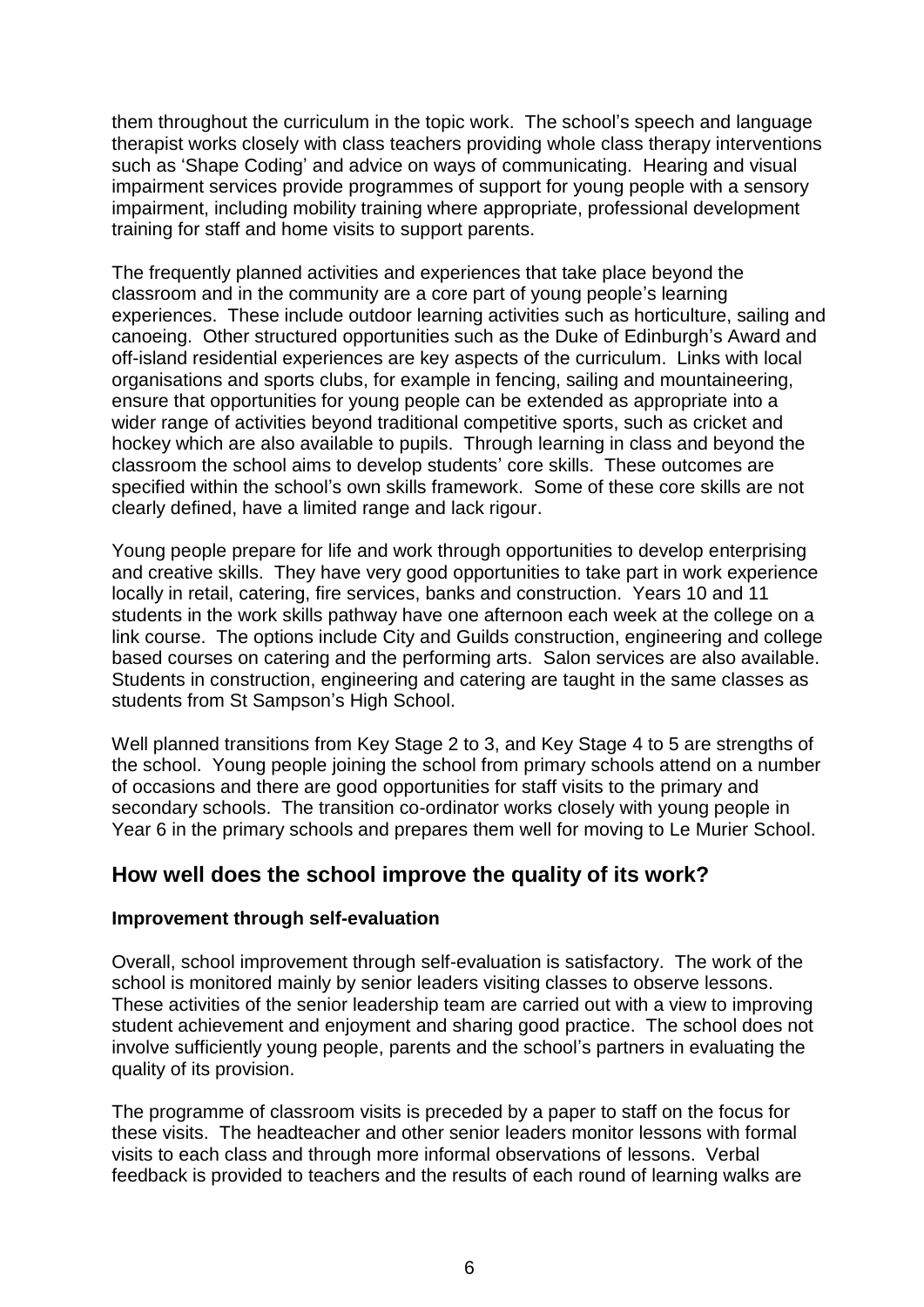collated. Classroom observations are not sufficiently rigorous and senior leaders do not spend enough time in each class to enable them to evaluate the impact of the observed teaching strategies on students' progress and attainment. They do not provide written feedback to teachers after discussing lessons and suggesting ways of improving practice. The school does not share its good practice well and few teachers take part in observing each other's lessons. The development of students' knowledge and skills in literacy, numeracy and ICT is monitored well by senior and middle leaders. Core skills, devised by the school are similarly monitored. Teachers share their plans by placing them on the shared areas on the school's ICT system. These are very lightly monitored through discussion at team meetings which are organised by stage and carried out weekly. The school is piloting a new performance management model. This is encouraging staff to reflect on their own targets as well as that of their teaching teams.

The self-evaluation activities have helped the school to improve its practice. Teachers report that some of the lesson observations, especially in maths, have helped them to reflect on and improve their practice. As a result of the staff's work in introducing the literacy, numeracy and ICT frameworks, student progress is more assured and their progress is monitored well. Senior leaders produce a school improvement plan each year and this has helped the school to focus on important strategic priorities. The plan has an appropriate number of strategic targets and detailed action plans for each target. The headteacher and other members of the senior leadership team monitor the progress the school makes with the plan.

#### **Leadership of improvement and change**

The headteacher has been very successful in building teamwork and a positive ethos in the school. There is now a well embedded and very positive culture of collegiality and teamwork across the school. Senior leaders are very supportive and encouraging of staff. They encourage staff in their departmental groups to work together to take forward development priorities.

The headteacher is innovative and with the co-operation of staff has developed the unique curriculum at Le Murier School with a view to meeting the needs of all students and preparing them for life after school. The piloting of Guernsey's new teaching standards and approaches to professional review and development is also an indicator of the school's commitment to school improvement. As a teacher of ICT, the headteacher has developed a very well-considered, innovative course which is up to date and helps students to develop relevant ICT skills.

The school has demonstrated a capacity to evolve at a steady pace. The introduction of frameworks in literacy, numeracy and ICT and the improved use of data and tracking of students' progress have shown how the school has improved since the 2011 validation visit. Senior leaders should now provide more challenge for staff to stimulate further developments and capitalise and build on the strong collegiate ethos. Staff should be encouraged to develop as reflective and enquiring practitioners who are able to act as critical friends to one another. The school could be more outward looking in seeking new approaches to curriculum development and assessment and accreditation in order that the school sets itself ambitious targets for continuous improvement. Staff should consider creative ways of working together with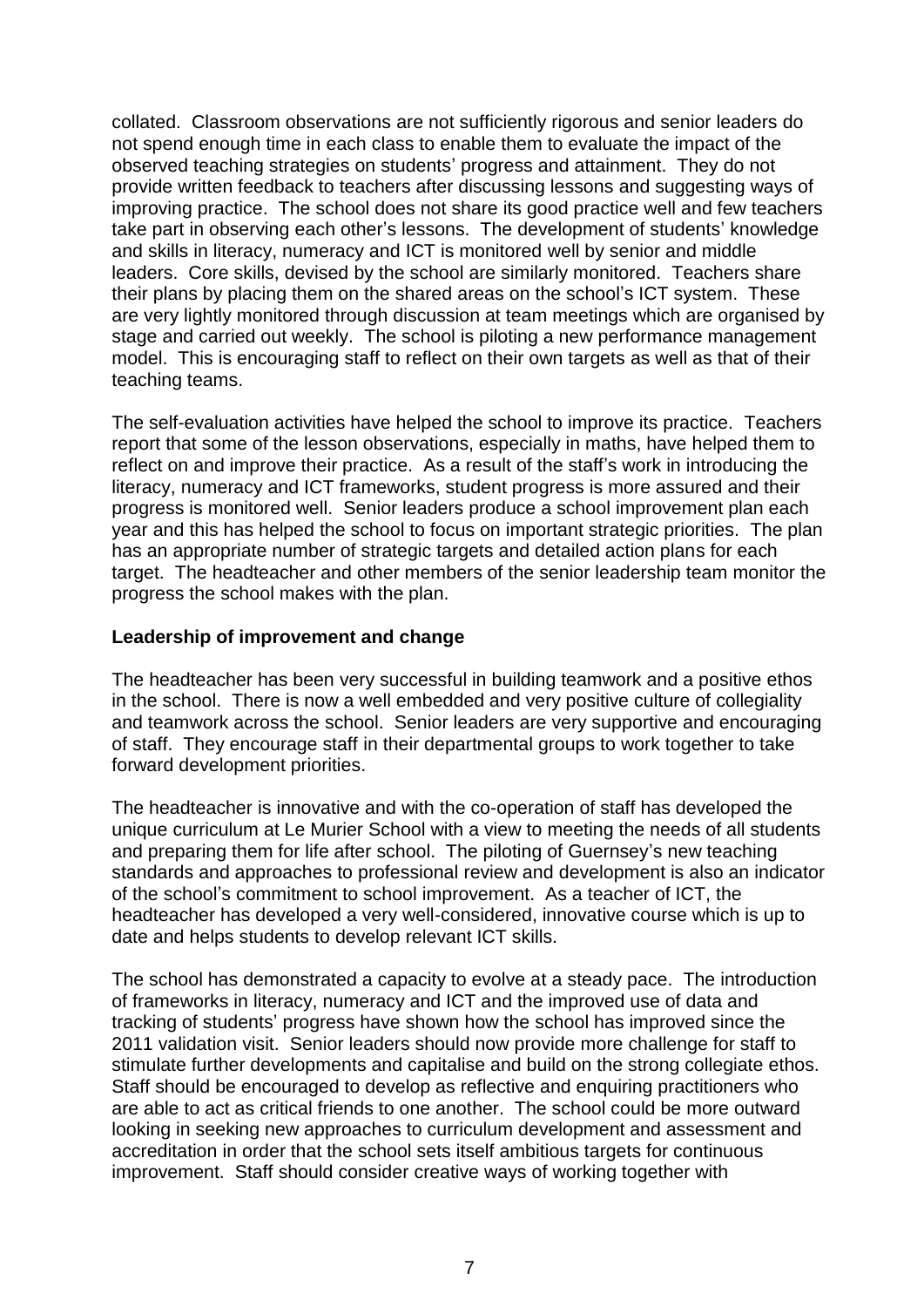St Sampson's High School for the benefit of both staff and young people in both schools. Overall, senior leaders need to spend more time on strategic leadership issues.

### **Stakeholders' views**

Most parents who responded to the pre-validation questionnaire said that they were happy with the school and almost all felt that their children enjoyed school and were becoming more confident. Most parents feel that communication between the school and home has improved in recent years. They appreciate the use of social media to keep them up to date about school successes and young people's achievements. The school has recognised the need to engage parents in a more systematic way in the life and work of the school and in their children's learning.

A few parents feel strongly that there is a lack of flexibility and personalisation in terms of progression pathways for their children. They would like to see more opportunities for their children to access appropriate aspects of their learning within St Sampson's High School. A few parents feel that the activities and lessons their children experience are not challenging enough. Parents of young people in the sensory and communication department feel that they are frequently asked for their views and that they play a key part in their child's education. They thought that they received good advice from staff.

### **Summary**

### **Capacity for improvement**

The relationships between staff and students are strong. Students participate well in lessons. The curriculum has a strong focus on developing life skills and students also develop appropriate skills in literacy, numeracy and ICT. Teachers and other staff are committed to the school and work very well together for the benefit of the young people. Leadership across the school has enabled the school to develop at a steady pace. The school is in a good position to build on these strengths, raise its aspirations and move forward. It should ensure that it holds on to the very important benefits which young people get from the work experience and outdoor education programmes.

This validation visit found the following key strengths.

- The caring and welcoming ethos of the school where staff and young people feel valued.
- The teamwork among all school staff and their contributions to improving the learning experiences of young people.
- The confident and courteous young people who engaged well in lessons.
- The development of many young people's personal and social skills through their participation in outdoor education and the Duke of Edinburgh award.
- Transitions from Key Stage 2 to 3 and from Key Stage 4 to 5.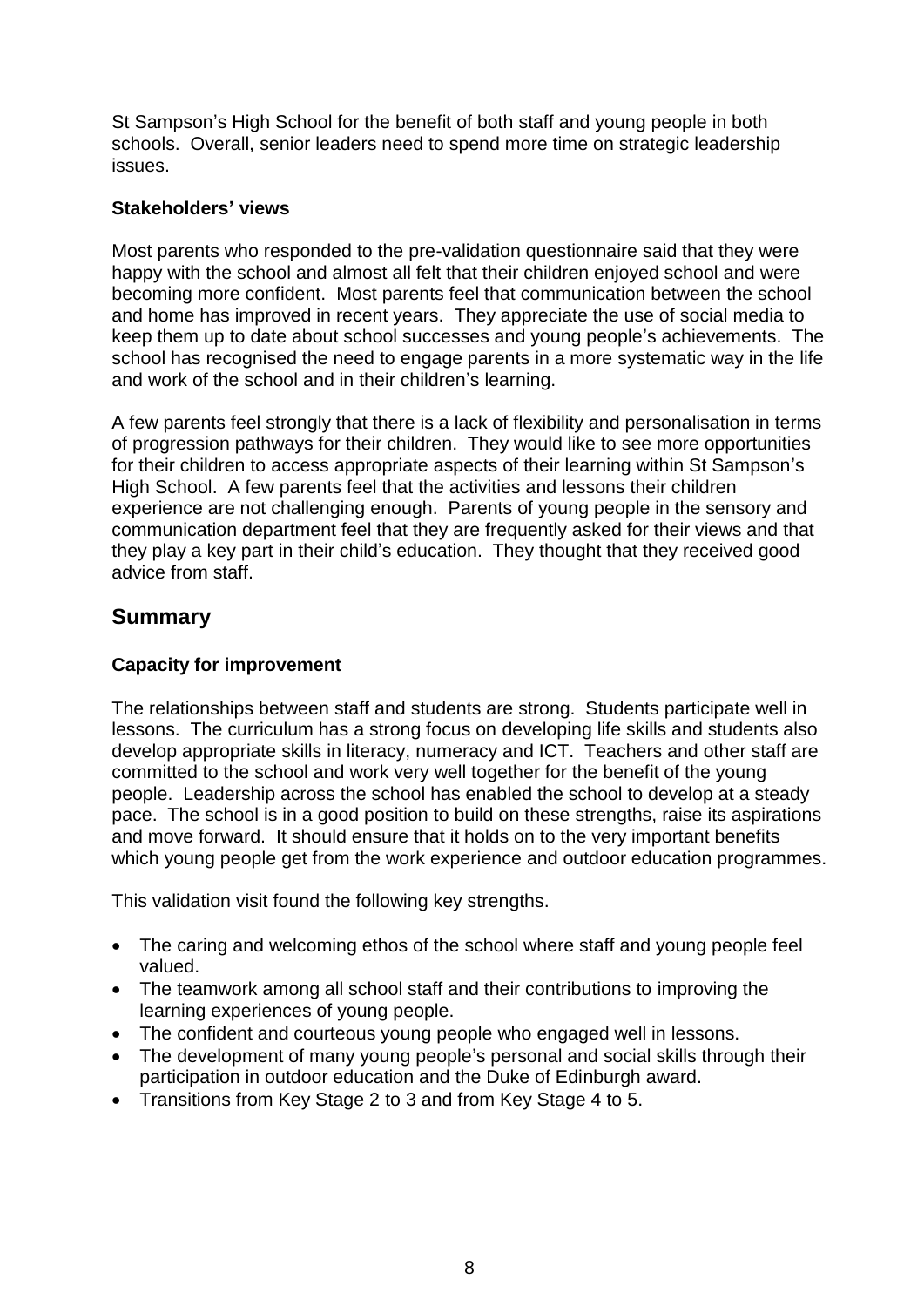We discussed with staff and the Education Department how they might continue to improve the school. This is what we agreed with them.

- Review the core skills framework to make them more progressive, coherent and rigorous.
- Improve the curriculum by providing greater breadth at each stage and by ensuring that there is a progressive development of knowledge and skills in each curriculum area.
- Improve the quality and consistency of teaching by making explicit the learning intentions and the skills being developed in each lesson.
- Provide a wider range of qualifications to accredit young people for their academic achievements and their personal and social development.
- Develop further the social and academic integration of its young people with their peers in St Sampson's High School.
- Improve the rigour of self-evaluation and involve young people, parents and the school's partners in evaluating the quality its provision.

| Improvements in performance            | satisfactory |
|----------------------------------------|--------------|
| Learners' experiences                  | good         |
| <b>Teaching for effective learning</b> | good         |
| <b>Meeting learning needs</b>          | good         |
| Improvement through self-evaluation    | satisfactory |
| Leadership of improvement and change   | satisfactory |

Here are the evaluations for Le Murier School.

## **What happens at the end of the validation visit?**

We are satisfied with the overall quality of provision. We are confident that the school's self-evaluation processes are leading to improvements. As a result, we will make no further visits in connection with this validation. As part of its arrangements for reporting to parents on the quality of education, the Education Department will inform parents about the school's progress.

Terry Carr HM Inspector

If you would like to receive this letter in a different format, for example, in a translation please contact the administration team on the telephone number which appears at the bottom of the first page of this report.

If you want to give us feedback or make a complaint about our work, please contact us by telephone on 0141 282 5000, or e-mail: complaints@educationscotland.gsi.gov.uk or write to us addressing your letter to the Complaints Manager, Denholm House, Almondvale Business Park, Livingston EH54 6GA.